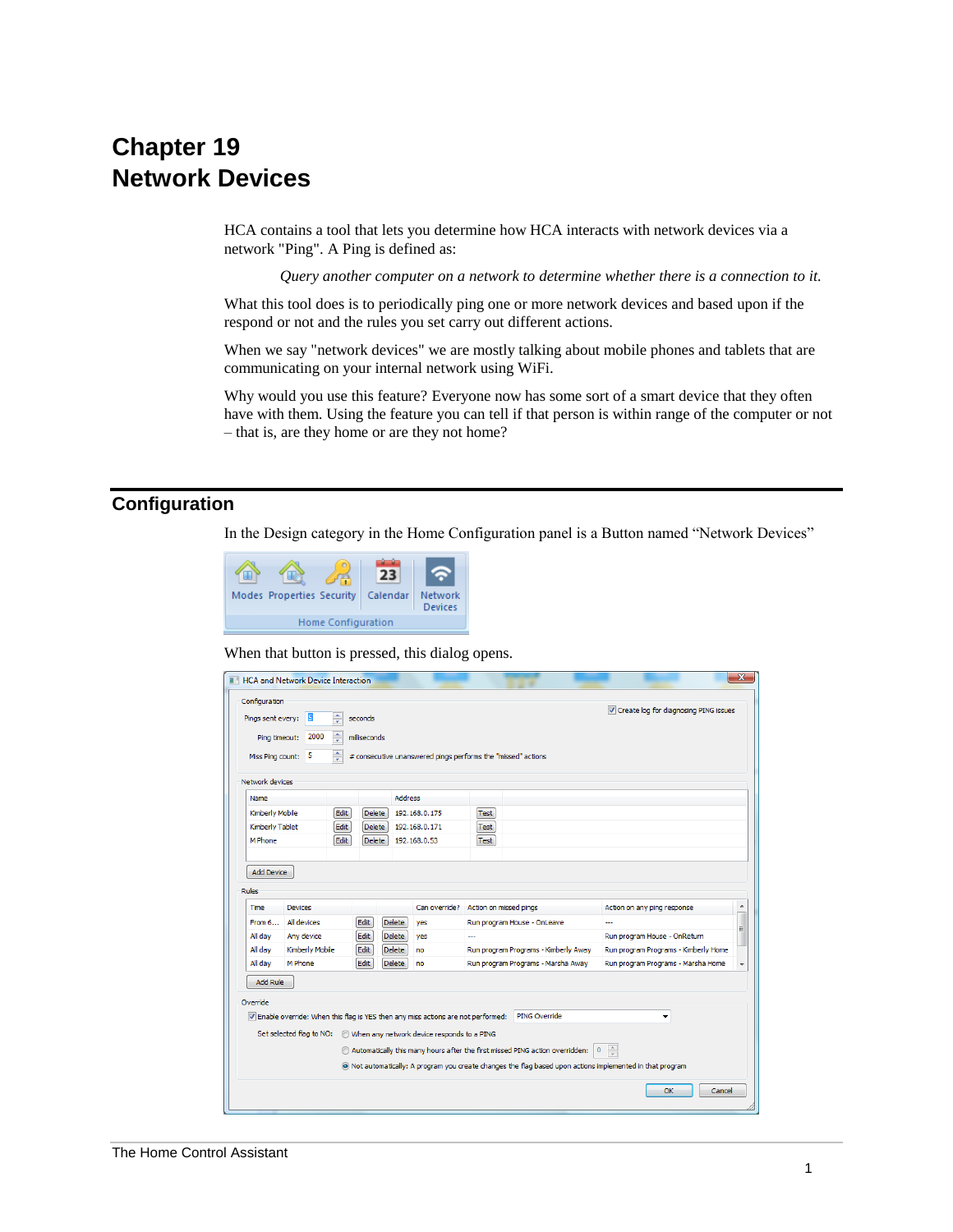In the first part of the dialog you specify how often the devices are pinged and how long they have to respond before they are considered unavailable. An important configuration parameter is the "miss count". Sometimes devices don't respond to a pin because it is missed, they device is busy, or temporally out of range. It is best to set the miss count to greater than 1. However if a device does go out of range for real then it will take 'n' pings, each timing out at the time you have set before the "miss" rules are evaluated.

For example, in the above dialog the count is set to 5 and the timeout is set to 2 seconds. That means that in the best case it will be 10 seconds after a network device leaves the range of the network before the miss rules will be evaluated.

To add a device, press the Add Device button. A dialog opens where you can enter in the IP address of the device and give it a name for easier reference. This dialog also contains a "test" button to verify that you have the IP address correct.

You can input up to 32 network devices and specify how often they are pinged.

### **Rules**

Also specified in the configuration are a series of rules as to what happens when devices respond or don't respond to a PING. Each rule can apply to all devices, any device, or a selected set of devices.

You can create as many rules as you need. A rule specifies the time of day it is in effect and which devices it applies to. You can specify a specific device or devices, or choose "any" or "all". Each rule specifies what happens on a miss (no reply to the ping) or a response (the device responds to the ping). The action of a rule can either change home modes or start a program.

| Missed pings action:        | Run Program                         | House - OnLeave<br>$\overline{\phantom{a}}$                                  |
|-----------------------------|-------------------------------------|------------------------------------------------------------------------------|
| Any successful ping action: | Unused                              | $\overline{\phantom{a}}$                                                     |
| Applies at time:            | Between<br>$\blacktriangledown$     | $\frac{\Delta}{\pi}$<br>$\frac{\triangle}{\pi}$<br>6:00 AM<br>9:00 PM<br>and |
|                             | V Rule is subject to override       |                                                                              |
| Applies to devices:         | All Devices<br>$\blacktriangledown$ |                                                                              |
|                             |                                     |                                                                              |
|                             |                                     |                                                                              |
|                             |                                     |                                                                              |
|                             |                                     |                                                                              |
|                             |                                     |                                                                              |
|                             |                                     |                                                                              |

- A rule that applies to "Any" device will be useful for conditions where you want to see if anyone is at home.
- A rule that applies to "All" devices will be useful for conditions when <u>no one</u> is at home.
- The "All" and "Any" rules are most useful when you are changing the home mode.
- Rules tied to specific devices will be helpful to track the comings and goings of individual devices.

It is important to remember that the "miss" action only happens if the device doesn't respond after 'n' consecutive pings. 'n' being set in the configuration settings.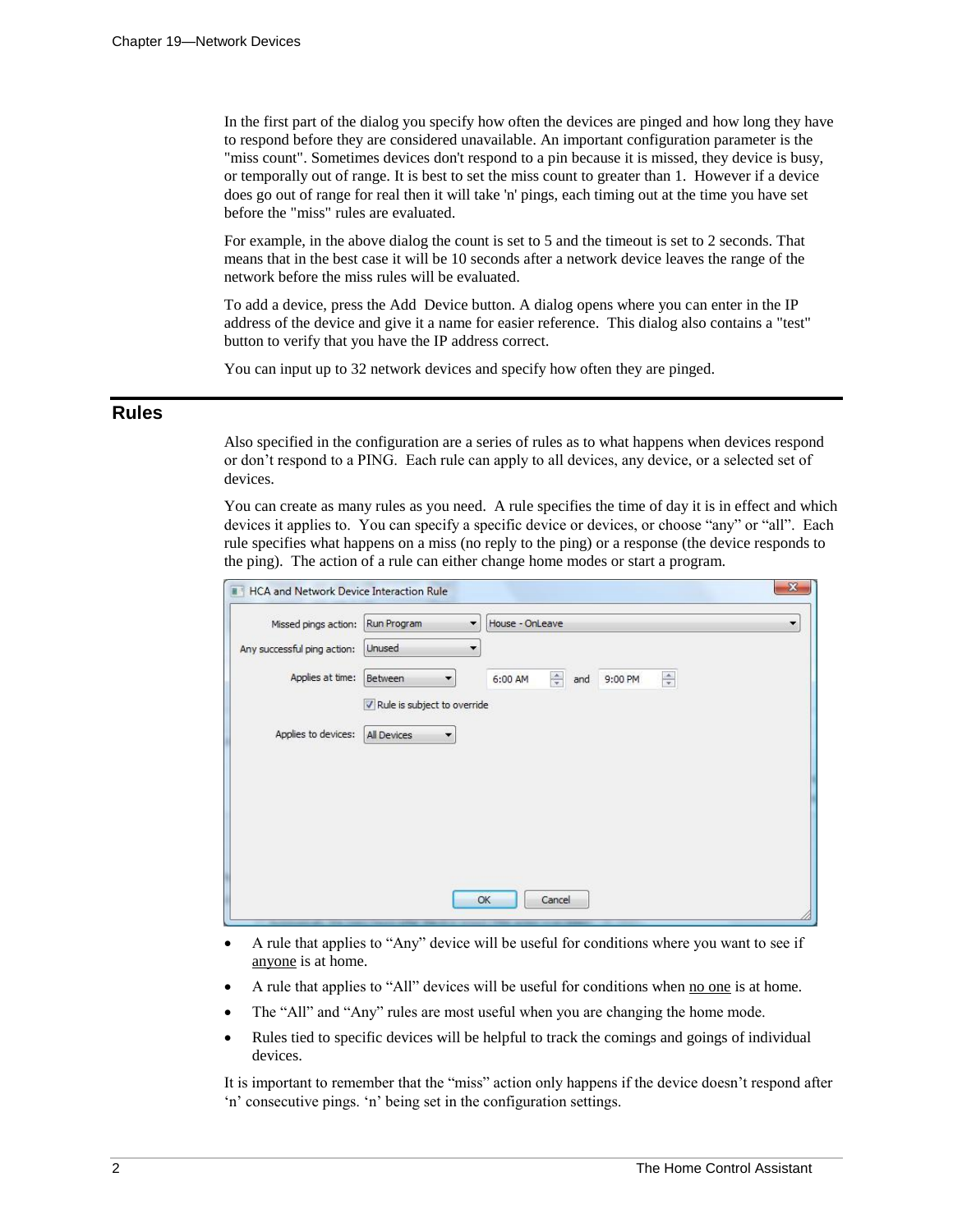If you are starting a program on a response condition, the program should have a single value parameter. A string representing the name of the device that caused the response is passed to that program as that value parameter. The name is the name of the network device as displayed in the "Network Devices" list.

**Tip**: See the programs chapter for information on Parameterized programs.

## **Override**

There is an override mechanism you can use to control the actions of the PING Tool. Once the override is enabled, if the selected flag has a value of YES then actions of any rules that are subject to the override are never executed. There are three options to clear the override flag.

- Clear the flag (set its value to No) when any device responds to a PING
- Automatically after a specified number of hours
- Never automatically cleared. In this case you are responsible for creating a program or some mechanism to clear the override flag.

Why use the override mechanism? Suppose you are using this tool to change the home mode when all the occupants – each with their mobile phone/tablet – are away. But also suppose that while "everyone" is leaving the baby sitter is home with your 3 year old who – remarkably doesn't have their own mobile phone. You don't want the home to go into "away" mode. In this case you can enable the override – perhaps via a HCA keypad – before leaving home.

## **Logging**

There is a logging facility that you can enable which creates "ping.log" in the HCA documents area Logs folder. This lets you track how it works and get a sense on how your devices respond and the rules are evaluated.